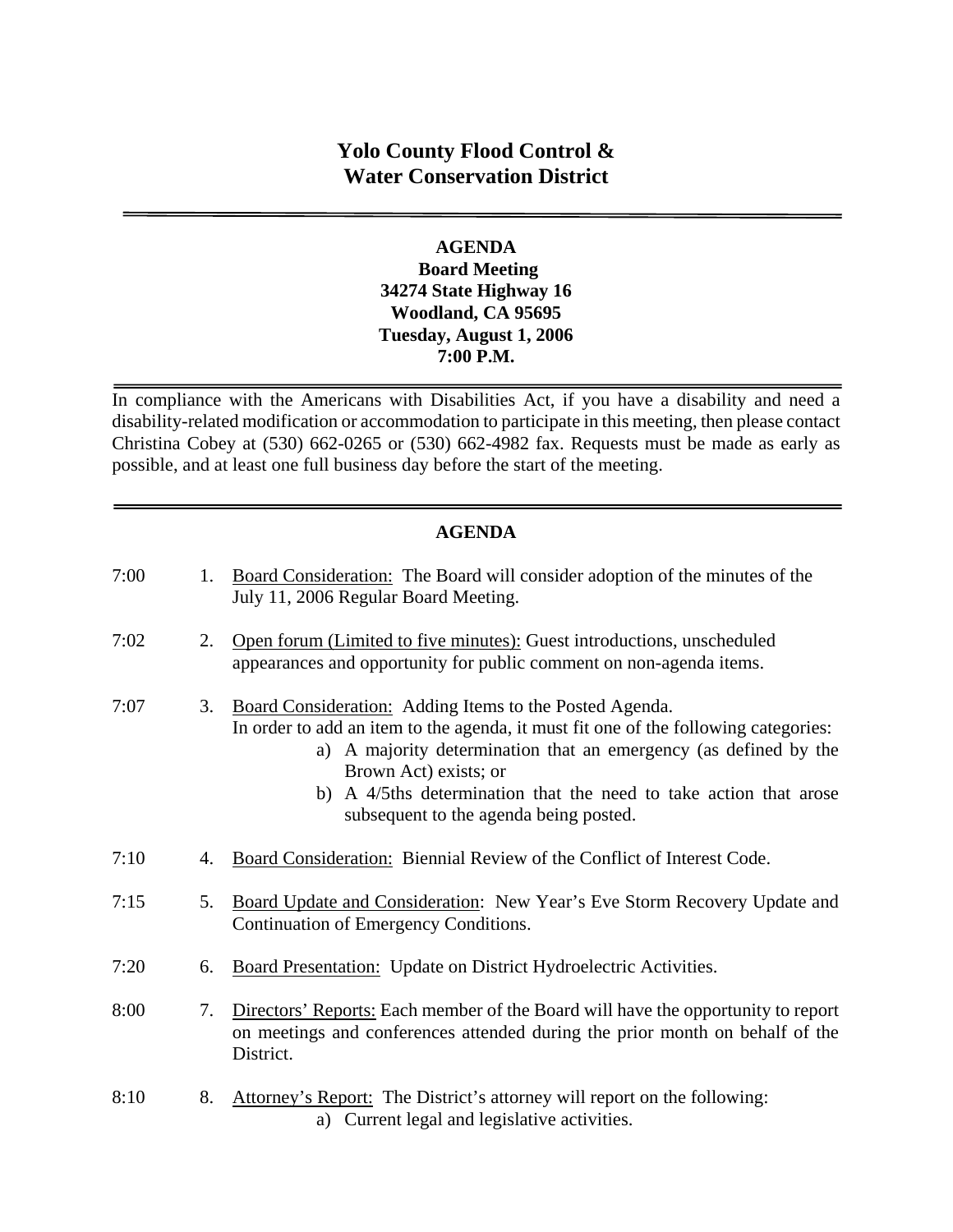- 8:15 9. General Manager's Report: The Board will receive a report from the General Manager or designated representatives regarding current general activities and projects of the District.
	- a) General Activities
	- b) IRWMP Update
	- c) Gravel Mining Permit Renewal Process
	- d) Operations, Maintenance and Water Conditions
- 8:30 10. General Discussion: Opportunity for Board members to ask questions for clarification, provide information to staff, request staff to report back on a matter, or direct staff to place a matter on a subsequent agenda.
- 8:35 11. Board Consideration: The Board will consider the approval and the payments of bills.
- 8:40 12. Closed Session:
	- a) Conference with real property negotiator involving the Knight property, 320 acres of land being north of Road 18, south of Road 17 and west of Road 95 in Yolo County, and the representatives of the Delbert L. Knight and Rebecca Tobitt. Instructions to the negotiator may include price, terms of payment, or both. (See Government Code sections 54954.5(b) and 54956.8.) Conference with Real Property Negotiator Under: Brown Act Section 54956.8
	- b) Conference with Legal Counsel Under:Brown Act Section 54956.9(a) Carman vs. YCFC&WCD and Watson vs. YCFC&WCD
- 8:58 13. Closed Session Report
- 9:00 14. Adjourn

The public may address the Board concerning an agenda item either before or during the Board's consideration of that agenda item. Public comment on items within the Board's jurisdiction is welcome, subject to reasonable time limits for each speaker. Upon request, agenda items may be moved up to accommodate those in attendance wishing to address that item. Times listed for consideration of agenda items are approximate only. The Board may consider any agenda item at any time during the Board meeting.

I declare that the foregoing agenda was posted at the office of the Yolo County Flood Control and Water Conservation District, 34274 State Highway 16, Woodland, CA on July 28, 2006.

By: \_\_\_\_\_\_\_\_\_\_\_\_\_\_\_\_\_\_\_\_\_\_\_\_\_\_\_\_\_\_\_\_\_\_\_\_\_

Christina Cobey, Administrative Assistant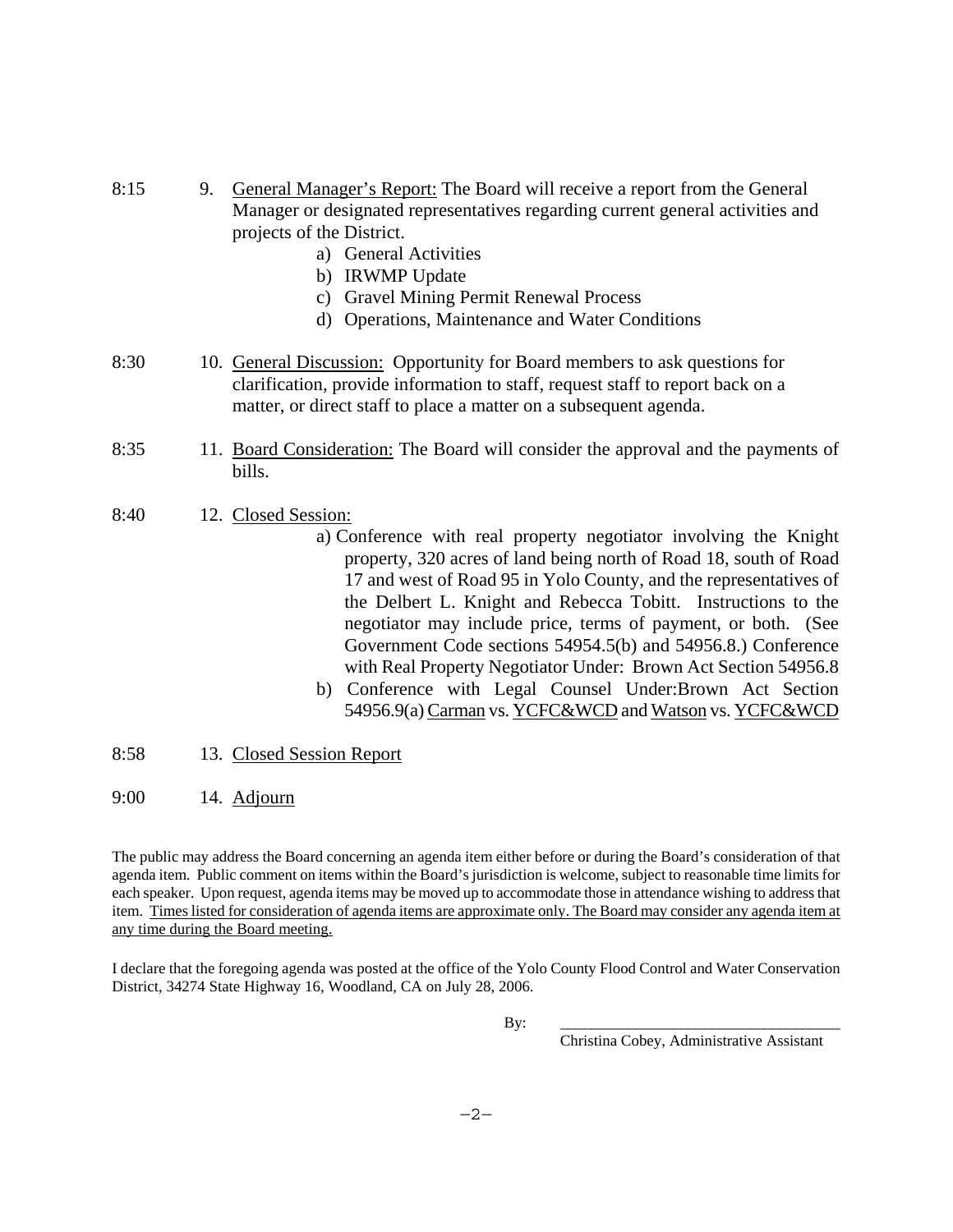## REGULAR BOARD MEETING MINUTES August 1, 2006

The regular August meeting of the Board of Directors of the Yolo County Flood Control and Water Conservation District was held at 7:00 p.m. on August 1, 2006 at its regular place of business, 34274 State Highway 16, Woodland, California. Chair Rominger convened the meeting with Directors Brice and Vink present. Directors Scheuring and Tadlock were absent. Also in attendance were:

District Staff and Consultants Tim O'Halloran, General Manager Christy Barton, Assistant General Manager Mike Horgan, Engineer Max Stevenson, Water Resources Associate Anthony Lopez, Facilities Supervisor Joshua Horowitz, Legal Counsel Francis Borcalli, Engineering Consultant Al d'Heurle, Consultant Jack Sinor, Consultant

### **Members of the Public**

Duane Chamberlain, Yolo County Supervisor Dave Pratt

### **MINUTES**

**M/S/C** approved the minutes of the July 11, 2006 Regular Board meeting as mailed.

#### **OPEN FORUM**

Mr. O'Halloran introduced Consultants d'Heurle and Sinor who would present information later in the meeting on the District's Indian Valley Dam and Cache Creek Dam hydroelectric facilities.

#### **CONFLICT OF INTEREST CODE**

Mrs. Barton introduced the required biennial review of the Conflict of Interest Code. She advised that legal counsel had confirmed that there were no changes in the governing laws which would require modifications of the District's existing policy.

Board and staff discussion followed on Code requirements for new hires and consultants.

The Board authorized staff to return the determination form to Yolo indicating no changes were necessary.

## **NEW YEAR'S EVE STORM RECOVERY UPDATE AND CONTINUATION OF**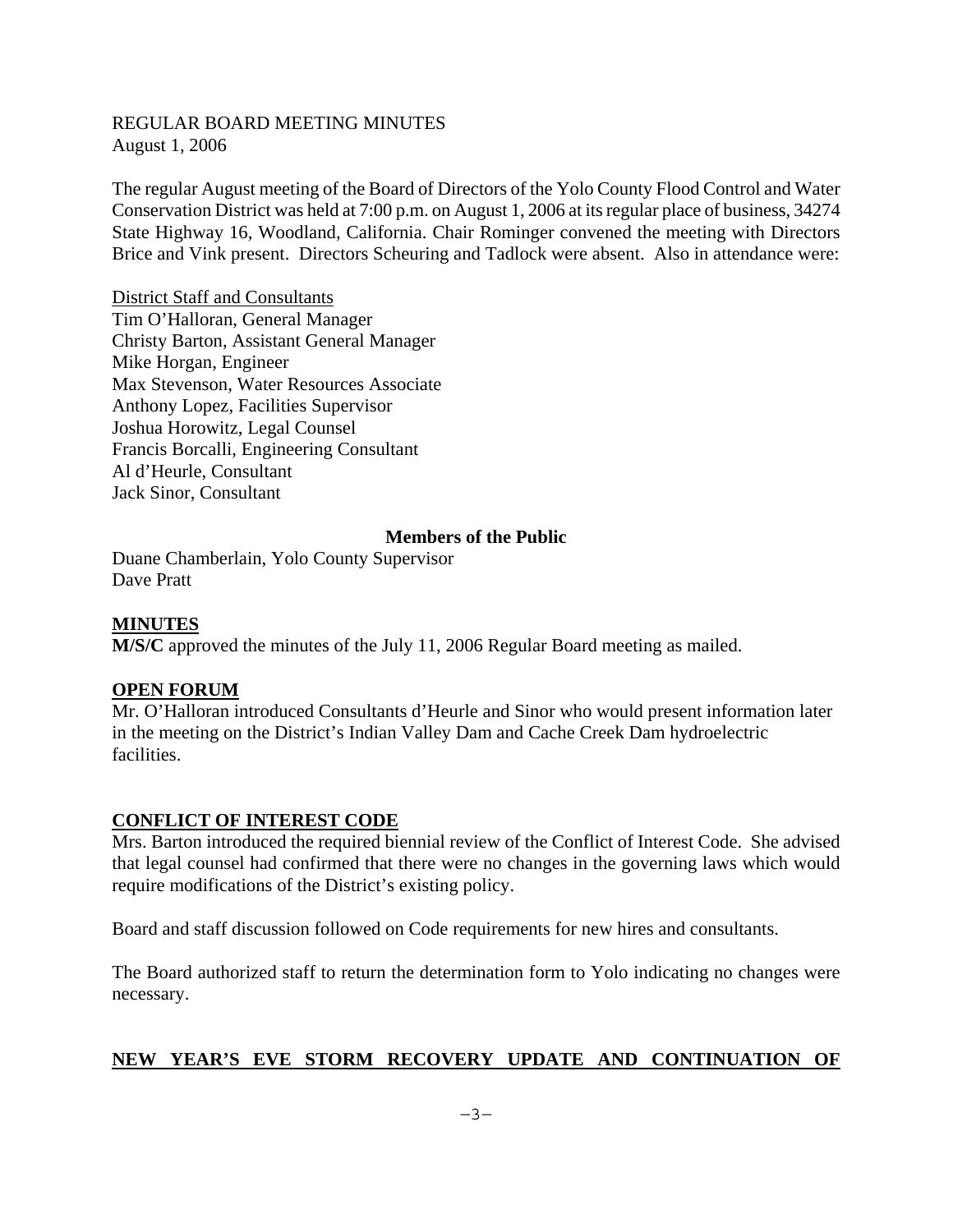## **EMERGENCY CONDITIONS**

Mr. O'Halloran requested Board continuation of the emergency condition for the Alder Bypass erosion repair work. He and Mrs. Barton reported that no response has yet been received from FEMA regarding funding.

**M/S/C** the motion to continue the emergency conditions declaration.

## **DISTRICT HYDROELECTRIC ACTIVITIES**

Mr. O'Halloran provided an overview of current District actions associated with its hydroelectric facilities. He advised that he is seeking submittal of a scope-of-work from an accounting firm to provide historical income and expense information on both the Indian Valley Dam and Cache Creek Dam hydroelectric units. He also reported that work is scheduled this fall at the Indian Valley Dam to recoat the inside of the penstock and to inspect and repair, as necessary, the turbines. Budgeted costs are \$400,000 and \$160,000 respectively.

Director Vink expressed concern that Directors Scheuring and Tadlock, though not present, have strong interests in the hydroelectric facilities and would miss this meeting's presentations and discussions. Mr. O'Halloran advised that he would schedule a follow-up presentation for them.

Mr. Lopez then provided the following details on the Indian Valley Dam work:

• The 60 inch diameter 1,300 foot long steel penstock project consists of three phases; Phase 1 - a detailed internal inspection and a report with recommendations (which has been completed); Phase 2 – preparation of specifications and bid documents; and Phase 3 – pipe interior coating replacement.

Board discussion followed regarding the estimated costs, work scheduling and cessation of discharges from the reservoir this fall.

 The turbine inspection work is budgeted at \$60,000 and any necessary repair work at \$100,000. The need to recoat the turbine interiors is anticipated.

Mr. O'Halloran introduced Mr. Sinor who provided a brief summary of his experience with hydroelectric facilities at the Kings River Conservation District. He then presented his observations on the Indian Valley Dam and Cache Creek Dam hydro facilities and on the potential for low-head hydro opportunities within the District's distribution system. He stated that:

- The Indian Valley facility was well maintained and was evaluated as such by FERC;
- There may be some opportunity for small hydro units at five locations in the distribution system which are currently marginally feasible;
- The District should look into getting the Cache Creek hydro operable;
- He has provided Mr. O'Halloran with a report of his observations.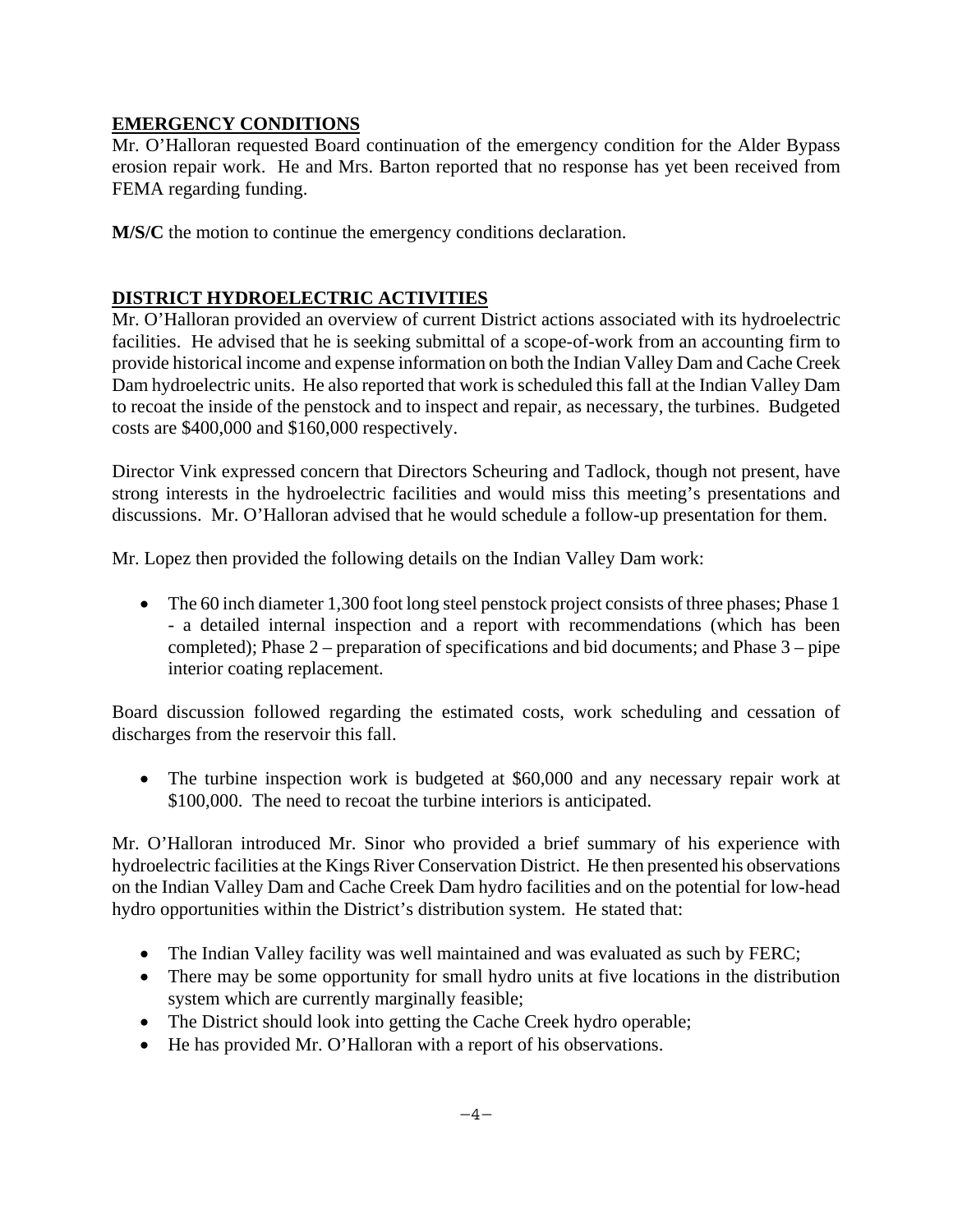Mr. O'Halloran introduced Mr. d'Heurle who was involved with the installation of the hydro unit at the Cache Creek Dam. Mr. d'Heurle provided an overview of his professional experience and the history of the hydro facility. He stated that:

- The unit was designed in 1984 and assembled in 1985;
- It is a complex system accommodating high flood flows and small irrigation flow releases;
- It was not a successful project given the immediate failure of the penstock coating, flooding of the unit in 1986, generator failure in 1987, and low available flows due to the drought from the late eighties into the nineties, the 1996 turbine shaft seal failure and high cost to repair, the second failure of the seal in 2001 and the subsequent shutdown to date.
- Difficulties associated with the facility include a submerged tailrace that fills with debris and is very difficult to clean and uncertainty of the seal failure cause.
- Excavation to create a free draining tailrace would increase power out put by 50% or more by adding 15 feet of hydraulic head.

Discussions followed on the potential to replace the existing unit with small units for use during irrigation releases, the need to further investigate the tailrace issue and the potential to obtain an operating partner for the hydro.

## **DIRECTORS' REPORTS**

Director Vink reported that the September NCWA meeting will be held at the District and that the featured speaker topic will be about a Delta Water Bypass Channel.

Director Rominger reported that at a recent Communication Committee meeting with Lake County no new issues were covered. He also reported that at a 2X2 meeting with Yolo County Supervisors Chamberlain and Sieferman, the County's gravel permit renewal and creek restoration process was discussed. The Board inquired about the District's opportunity to be involved in the process and to seek mitigation monies for the Moore Siphon and Capay Dam repair costs. Mr. O'Halloran stated the District will send a letter to Yolo County on these matters.

## **ATTORNEY'S REPORT**

Attorney Bartkiewicz reported that the legislature was not currently active and that NCWA took action to support Proposition 84.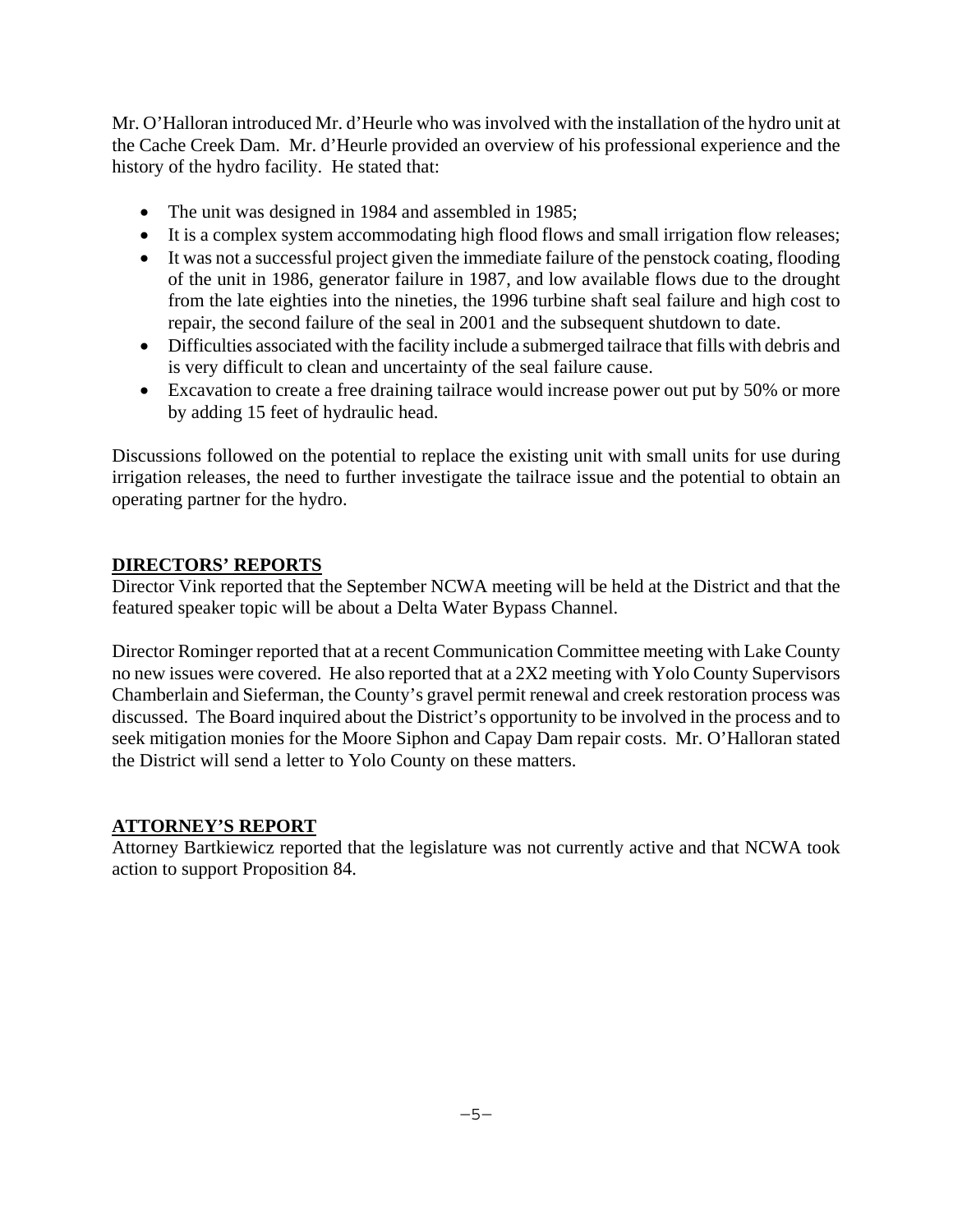## **GENERAL MANAGER'S REPORT**

Mr. O'Halloran reported on the following:

General Activities:

- Recent encroachments on District right-of-ways have occurred on the South Fork Canal and the Moore Canal and that these matters were being resolved.
- A homeowner adjacent to the Moore Canal in the Wild Wings development had complained about dust created by District Ditchtender vehicle traffic on the canal bank road.
- Weeds on the Farmers Central Ditch were being removed by a work crew funded though a grant to Yolo County.

### IRWMP Update:

 The Water Resources Association of Yolo County Technical Committee has allocated \$190,000 to the IRWMP project development work.

## Operations, Maintenance and Water Conditions:

- The customer waiting list is down to a couple of people; the recent heat wave did not present a major delivery backlog problem; the largest waiting list occurred just prior to the heat wave.
- He is meeting with an engineering firm regarding a structural stability investigation and report on needed repairs to the Capay Dam and Moore Siphon facilities.

Director Rominger stated that the Moore Siphon was exposed due to in-creek gravel mining activities and that repair costs should be mitigated by monies from Yolo County.

Supervisor Chamberlain stated that Yolo County receives \$600,000 per year from gravel mining fees and he encouraged the District to notify Yolo County about its needs. He stated he would support the District.

## **PAYMENT OF THE BILLS**

**M/S/C** after review, approved the following claims for payment:

Yolo Flood Control Checks: #36712-36717

## **CLOSED SESSION**

The regular meeting was adjourned to Closed Session under:

a) Conference with real property negotiator involving the Knight property; 320 acres of land being north of Road 18, south of Road 17 and west of Road 95 in Yolo County, and the representatives of the Delbert L. Knight and Rebecca Tobitt. Instructions to the negotiator may include price, terms of payment, or both. (See Government Code Section 54954.5(b) and 54956.8) Conference with Real Property Negotiator Under: Brown Act